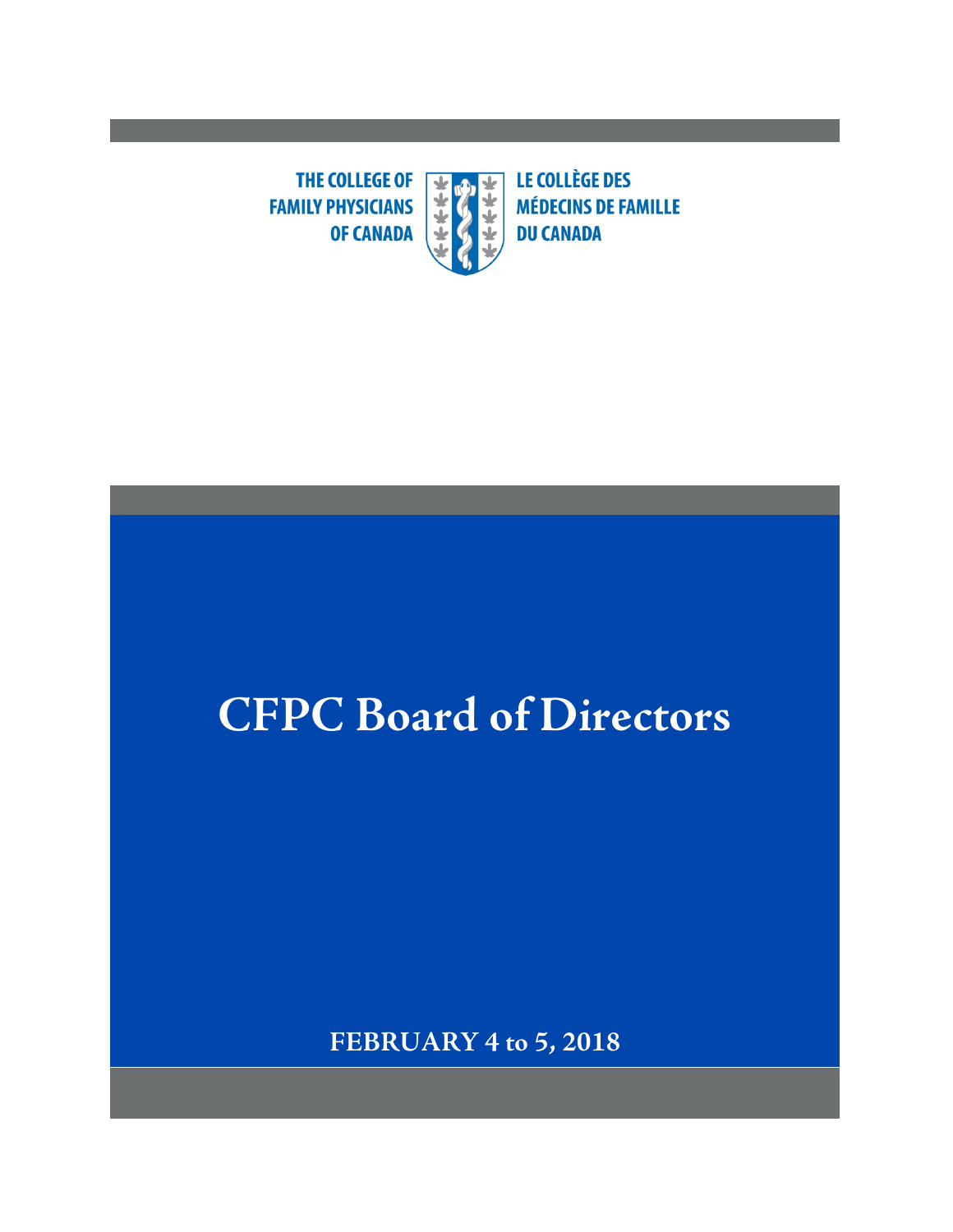## **List of Board Motions**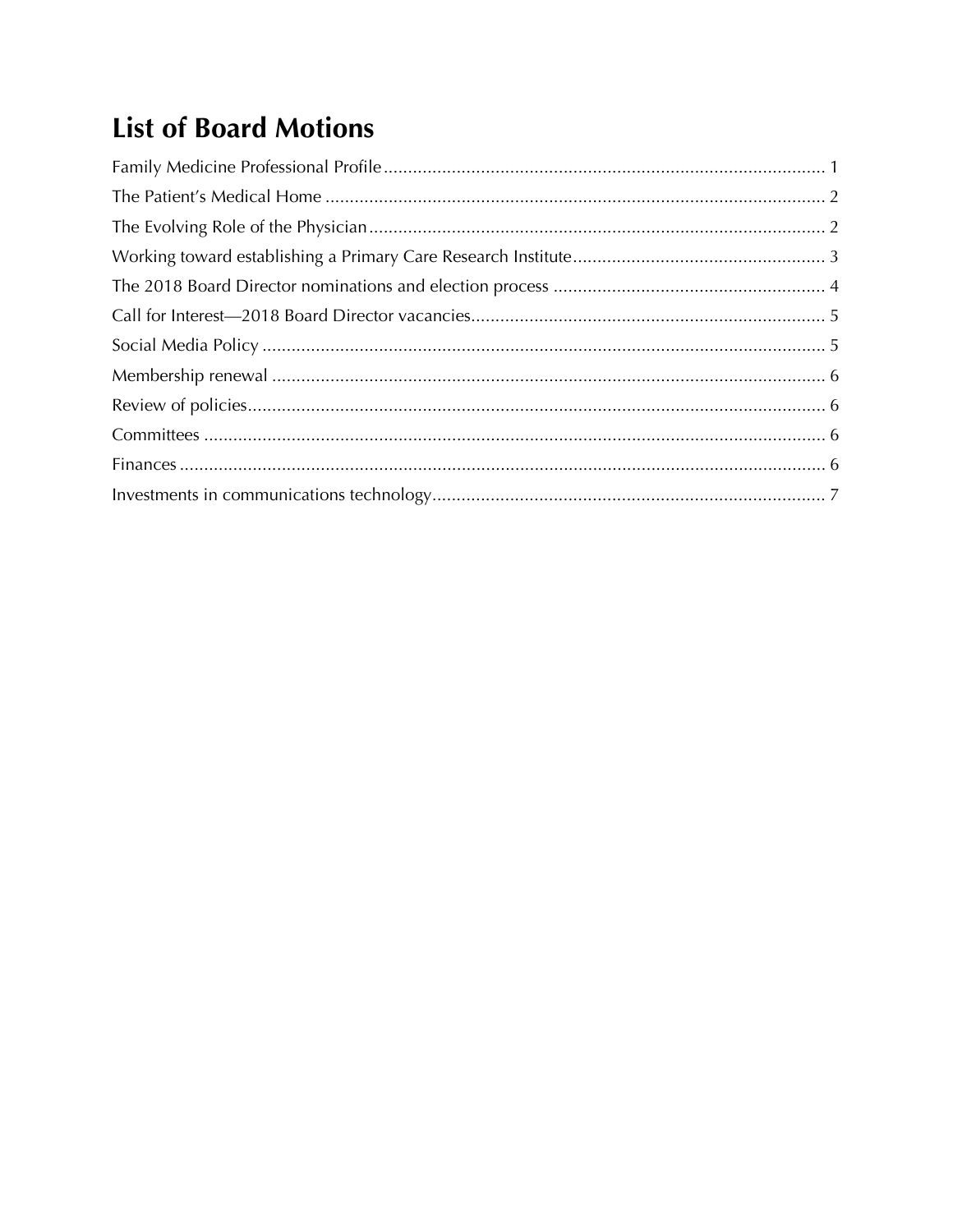## **GOAL 1: SET STANDARDS TO DEVELOP AND SUSTAIN SKILLED FAMILY PHYSICIANS**

## <span id="page-2-0"></span>*Family Medicine Professional Profile*

The Family Medicine Professional Profile communicates the collective and individual capabilities and commitments of family physicians and will help direct national standards and advocacy initiatives for the discipline. Additionally, the Family Medicine Professional Profile aims to:

- Describe how family physicians take responsibility for and provide the medical care of patients, ensuring follow-up when appropriate and facilitating transitions of care and/or referrals
- Emphasize the importance of the doctor-patient relationship and describe how family physicians are the first point of contact for patients.
- Guide national standards for family medicine training, certification, and ongoing professional development
- Reflect a broad skill set to support generalist and "community-adaptive" abilities for a diversity of practice settings and needs
- Certificates of Added Competence (CACs) further enable family physicians to offer highquality, patient-centred care, that meet the needs of patients and their communities

#### FAMILY MEDICINE PROFESSIONAL PROFILE

**THAT** the Board approve the Family Medicine Professional Profile (version: December 20, 2017), as reviewed February, 2018.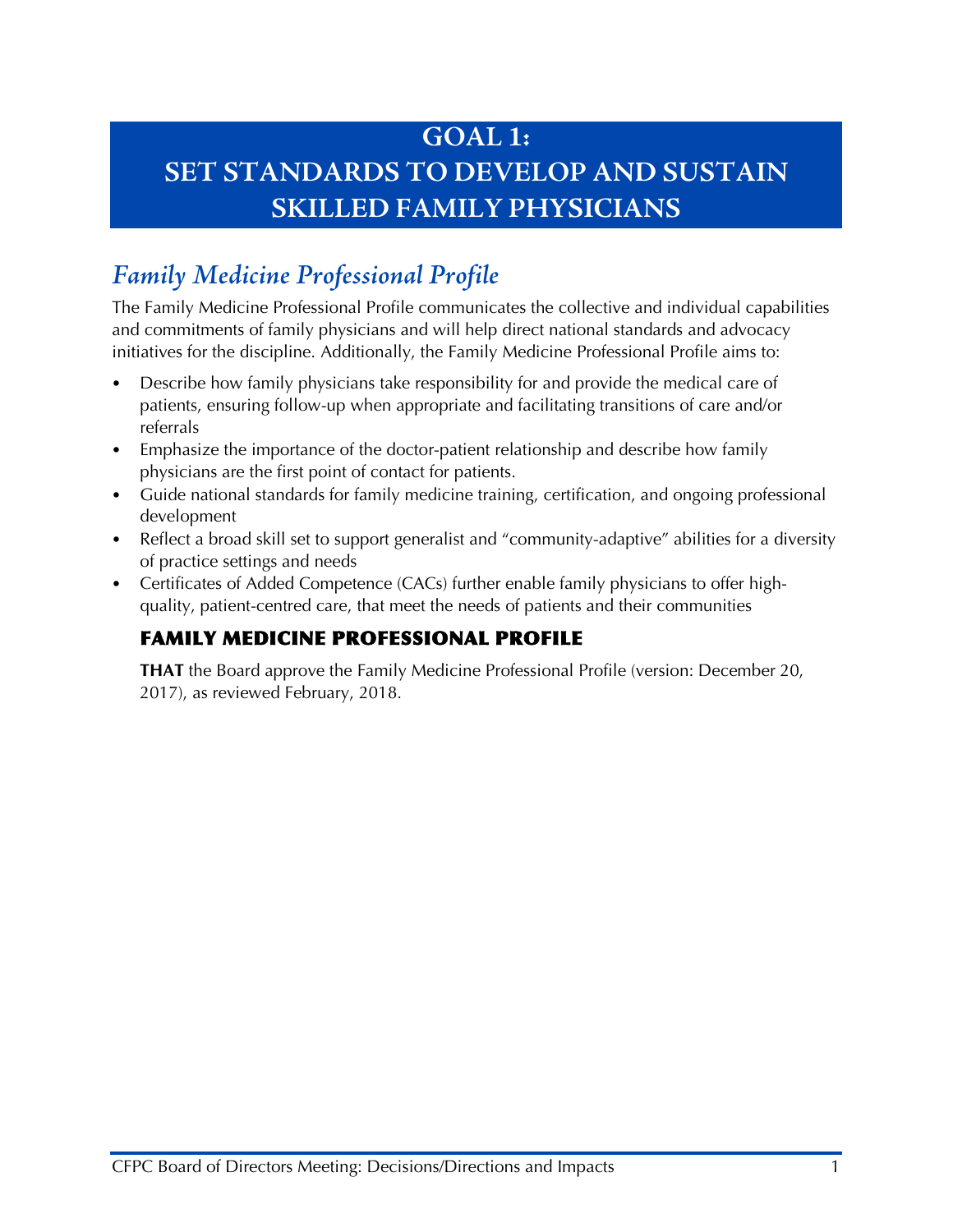## **GOAL 2: MEET THE EVOLVING HEALTH CARE NEEDS OF OUR COMMUNITIES**

## <span id="page-3-0"></span>*The Patient's Medical Home*

The [Patient's Medical Home](http://patientsmedicalhome.ca/) (PMH) model focuses on a vision of care that is seamless, centred on patients' needs within their community, and integrated with other health care services. The CFPC wants to see that, by 2022, more family physicians are working in PMH-type models, and that enhanced skills are well-integrated in family practice within PMH-type models. Continuing with the work plan, vision, and concepts, the PMH will be updated to reflect the newly approved framework. This has been the result of **extensive** consultations to date.

#### PATIENT'S MEDCIAL HOME

**THAT** the Board approve the revised structure of the concepts comprising the Patient's Medical Home vision of family practice.

**FURTHER THAT** the Board approve maintaining the Patient's Medical Home name for the vision with the intent of stressing the "PMH" initials in marketing and communications materials.

## <span id="page-3-1"></span>*The Evolving Role of the Physician*

The CFPC, as a member of the Canadian Medical Forum, is contributing to the 10-year action plan that follows the initial "The Evolving Role of the Physician" project. The project's aim is to develop a vision of how the physician's role should evolve so they can best contribute to high-quality patient-centred care, and a sustainable and high-performing health care system. The CFPC's contribution will align with the work outlined in the 2017–2022 strategic plan, in particular as it relates to the Patient's Medical Home, the Family Medicine Professional Profile, the introduction of Personal Learning Plans, and the Practice Improvement Initiative.

#### CANADIAN MEDICAL FORUM'S "THE EVOLVING ROLE OF THE PHYSICIAN"

**THAT** the Board support the submission to the Canadian Medical Forum Secretariat, outlining the CFPC's contribution to the actions outlined in "The Evolving Role of the Physician."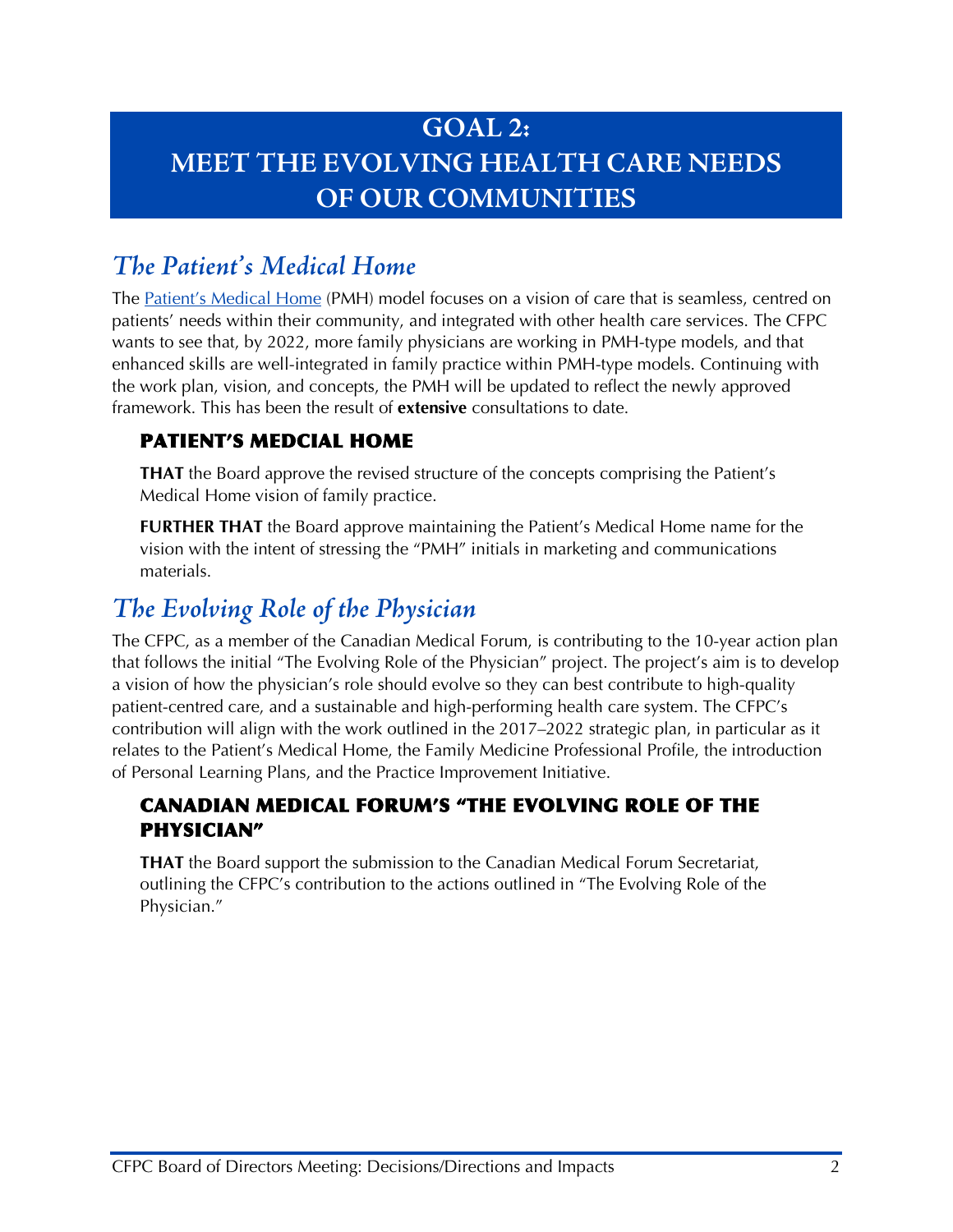## **GOAL 3: PROMOTE THE VALUE OF PATIENT CARE PROVIDED BY FAMILY PHYSICIANS**

## <span id="page-4-0"></span>*Working toward establishing a Primary Care Research Institute*

The Canadian Institutes of Health Research (CIHR) is the main funder of health care-related research in Canada, and is comprised of [13 Institutes](http://www.cihr-irsc.gc.ca/e/9466.html) that set research priorities and support a broad spectrum of research. Family medicine is not represented as one of the 13 Institutes.

The CFPC has advocated for a primary care institute since the CIHR was established in 2000. The Section of Researchers' Advocacy Group and the Health Policy and Government Relations department will lead the advocacy to establish a Primary Care Research Institute within the CIHR.

#### ADVOCACY FOR A PRIMARY CARE RESEARCH INSTITUTE WITHIN THE CANADIAN INSTITUTES OF HEALTH RESEARCH

**THAT** the CFPC Board support advocating for the establishment of a Primary Care Research Institute within the Canadian Institutes of Health Research (CIHR).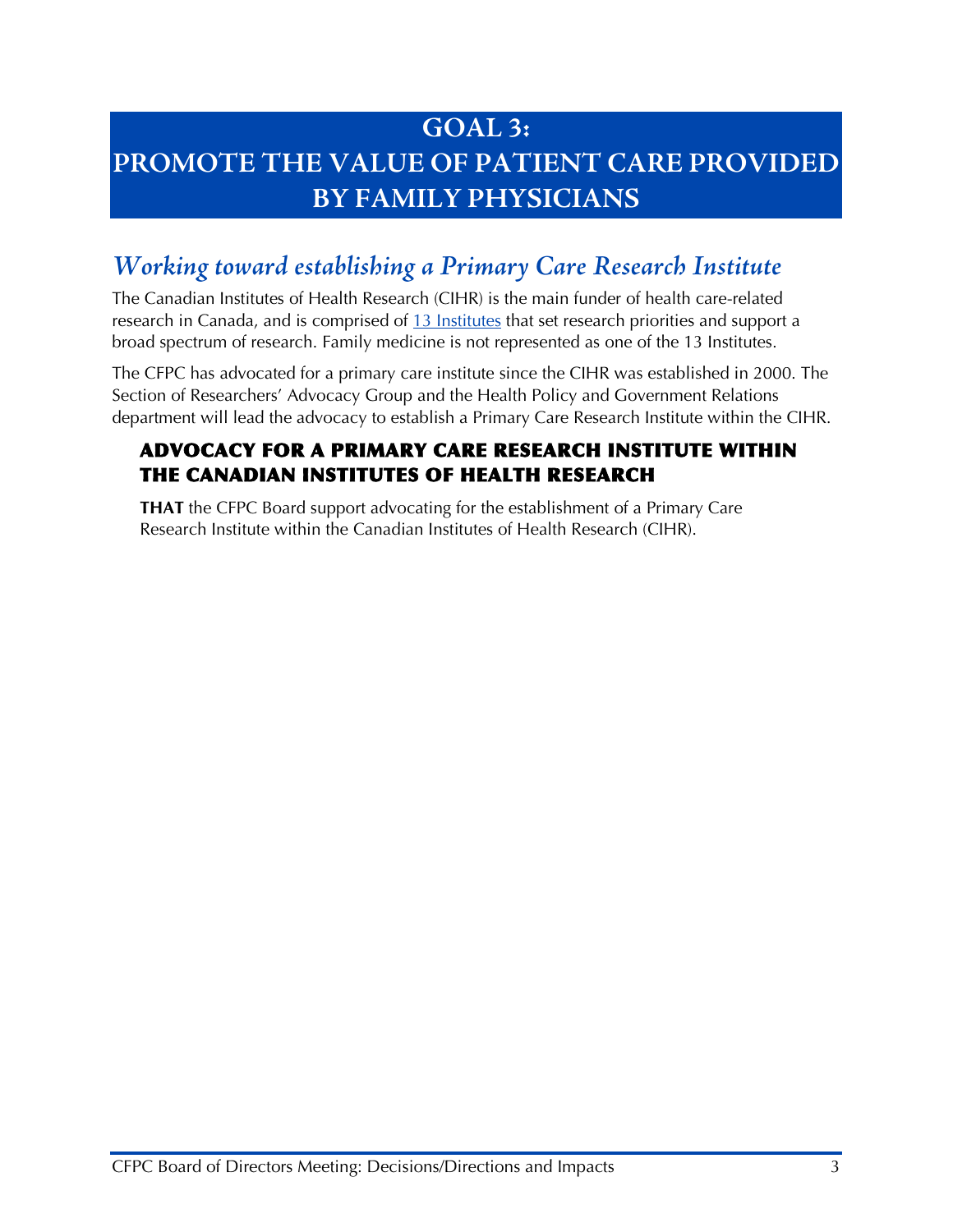## **ENTERPRISE FUNCTIONS: STRENGTHENING COLLEGE-WIDE FUNCTIONS NECESSARY FOR ORGANIZATIONAL HEALTH**

## <span id="page-5-0"></span>*The 2018 Board Director nominations and election process*

Effective February 2018, the CFPC Board has approved a two-year pilot for 2018 and 2019 that will allow the Governance Advisory Committee and Nominating Committee to lead the introduction of additional opportunities for members to be involved in selecting the leaders of the CFPC.

The Nominating Committee will strive to provide members with options, but will forward only those candidates it feels are strong and suitable.

The pilot will be assessed after two iterations of the process to ensure the Board maintains a balanced set of skills.

Details about the 2018 Board nominations and election key dates are available on the [CFPC](http://www.cfpc.ca/board-nominations/)  [website.](http://www.cfpc.ca/board-nominations/)

#### BOARD DIRECTOR NOMINATION AND ELECTION

**THAT** the Board approve a pilot for 2018 and 2019 in which the Governance Advisory Committee and Nominating Committee will lead the introduction of additional opportunities for members to be involved in selecting the leaders of the CFPC, while ensuring strong governance is retained;

**FURTHER THAT** the pilot will be assessed and member feedback sought on the proposed go-forward direction, prior to amending any processes in our by-laws;

**FURTHER THAT** the Nominating Committee will:

- Identify the attributes/skills/experiences that are needed in new Board Directors to support a strong skills-based Board
- Enlist member assistance in encouraging peers with the identified attributes, to apply for a Board Director position
- Review all applicants and forward information that has taken into account the needed attributes and the potential contribution the applicants would make to the skills-based Board
- Share comparable information about candidates with CFPC members electronically and provide an opportunity for members to review the recommendations and if dissatisfied, request that they or another member willing to stand for election, be included in the final ballot
- Share additional comparable information about all candidates with members and provide an opportunity for members to interact (electronically) with all candidates prior to voting electronically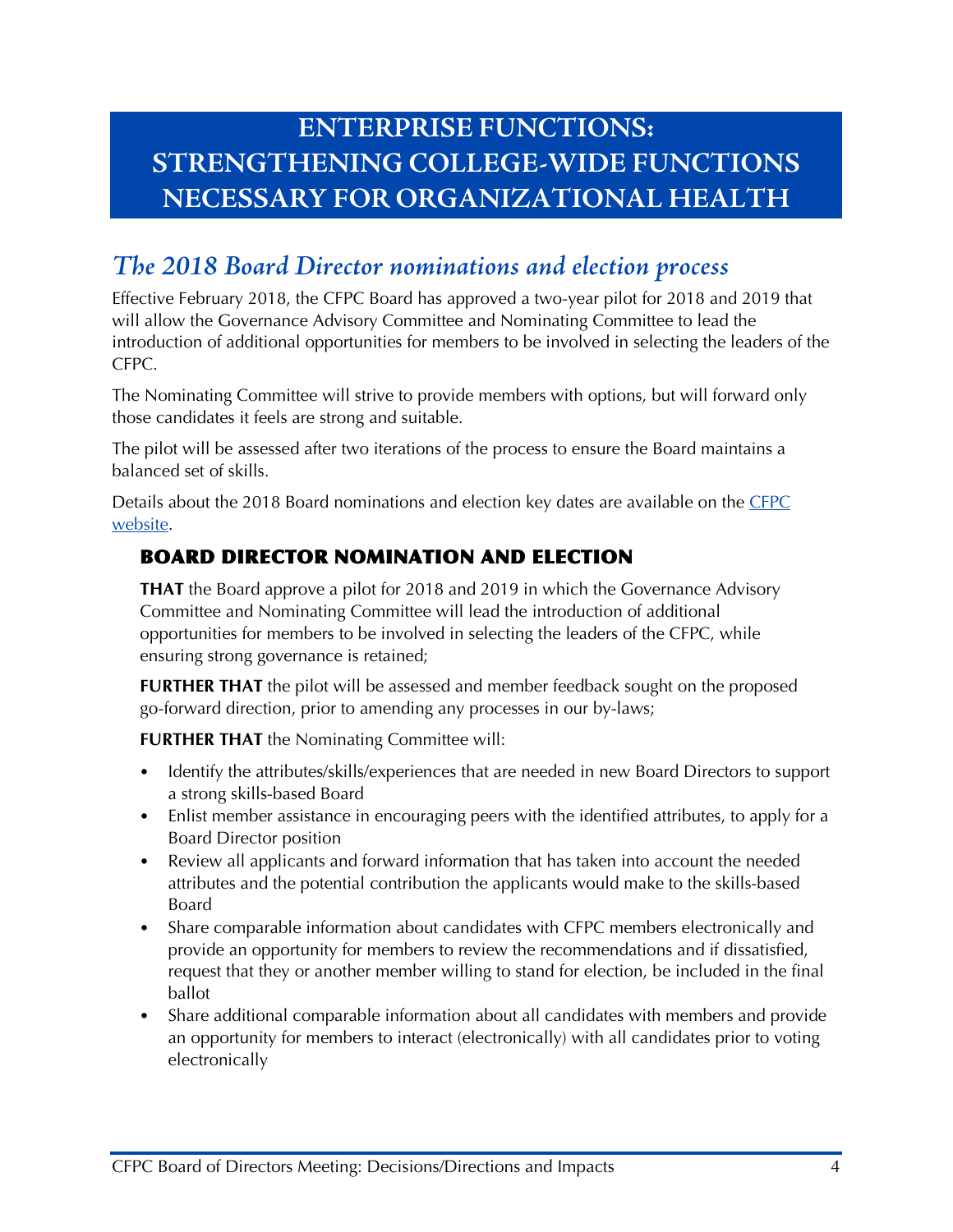## <span id="page-6-0"></span>*Call for Interest—2018 Board Director vacancies*

The CFPC is taking applications to fill two Director-at-Large vacancies. The Nominating Committee is seeking members who possess the skills, experience, and values the organization needs to continue to grow and succeed.

The [Call for Interest](http://www.cfpc.ca/call-for-interest/) is now open and closes March 31st. The Call for Interest is an important first step in the election process, and it is an opportunity for members to influence the future Board composition. Please encourage colleagues who possess the priority attributes and who you think would make great Board Directors to apply. The Nominating Committee will share information about candidates with CFPC members by early September.

#### 2018 DIRECTOR-AT-LARGE VACANCIES

**THAT** the Board approve the following recruitment priorities for the two Director-at-Large vacancies in the 2018 election:

The skills needing to be covered collectively by the new Board Directors, and in the priority order listed here, are:

- 1. Research experience
- 2. Legal knowledge
- 3. Governance experience
- 4. Political experience
- 5. Financial experience
- 6. Experience serving on the Board of a Chapter, including as an Officer
- 7. Experience as a family physician with added competency (including a Certificate of Added Competence) in one of the CFPC's seven acknowledged areas

In addition to the above competencies, the Nominating Committee takes seriously its responsibility to provide candidates that represent a diversity of gender, geography, community of practice, fee structure, and career cycle.

Specifically for the 2018 Board Election, the Nominating Committee is encouraging applicants that represent some or all of the following attributes:

- Cis and transgendered females
- **From Atlantic Canada**
- Mid-career
- **Francophone**
- Frontline care providers with direct patient interaction
- **Community-based**
- **Fee-for-service practice structure**
- **Providing Emergency Department care**

## <span id="page-6-1"></span>*Social Media Policy*

The CFPC has revised its Social Media Policy. The Board passed the following motion: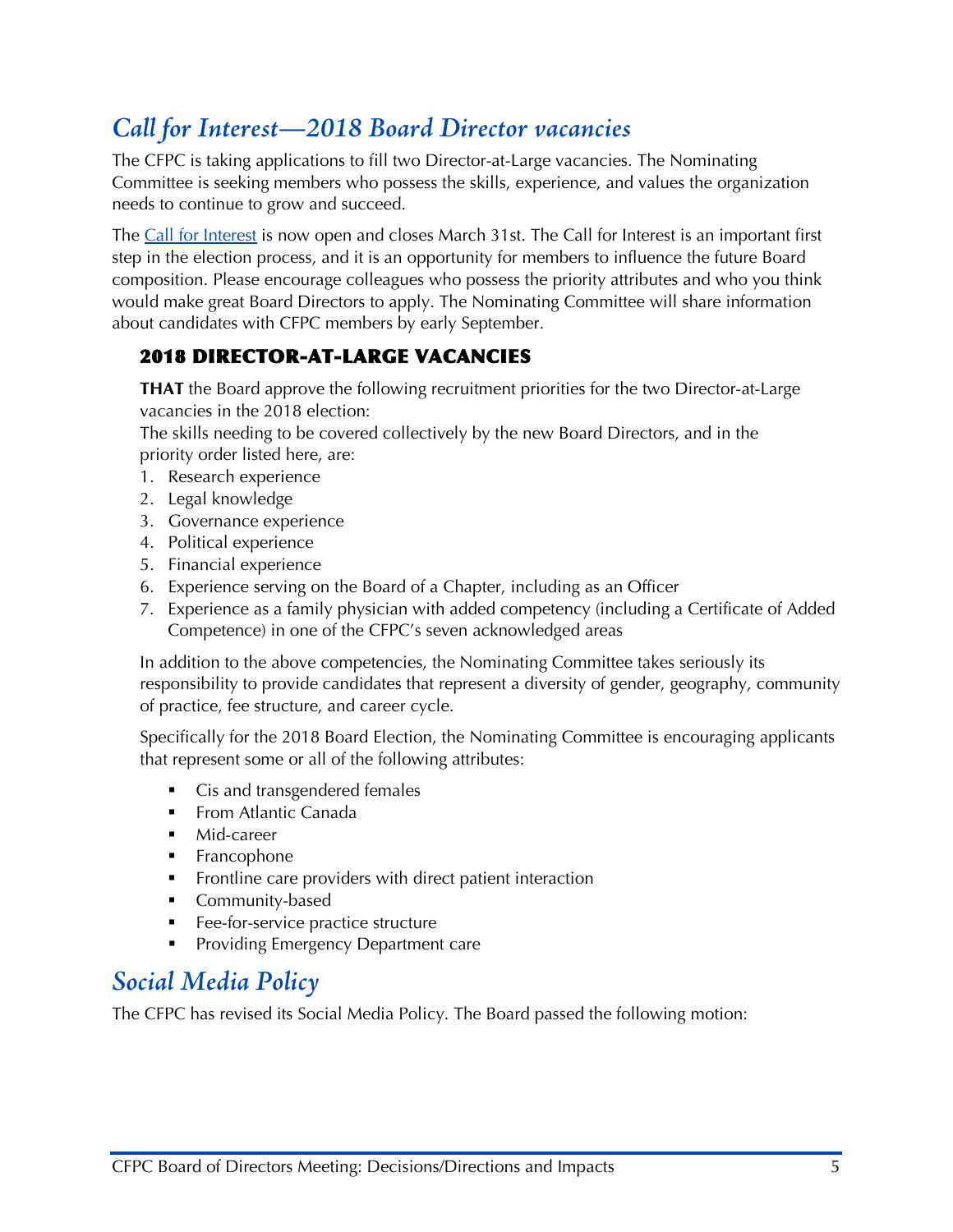#### SOCIAL MEDIA POLICY

**THAT** the Board approve the revised Social Media Policy reviewed February 2018, clarifying how board and committee members can participate in social media when they are not specifically representing a CFPC position.

#### <span id="page-7-0"></span>*Membership renewal*

Membership renewals will be shifting from a renewal date based on a member's birth month, to a fixed annual renewal date of July 1st starting in July 2019. Some of the benefits to members include alignment with Mainpro+® CPD credit cycles, a predictable payment schedule, no more bills on their birthdays, and the potential for enhanced member services throughout the year. Members will receive targeted, detailed information about the new cycle dates starting later this year. We want all members to be well aware of what's happening and why.

#### ANNUAL FIXED BILLING DATE

**THAT** the Board approve shifting the member renewal cycle from annual member birth month to July 1st single, annual fixed billing date for all members;

**FURTHER THAT** this be effective July 1, 2019.

## <span id="page-7-1"></span>*Review of policies*

The policy on Board function addresses principles to guide the function, specific roles, and meetings of the Board. No revisions are required at this time.

#### POLICY: BOARD OF DIRECTORS – FUNCTION

**THAT** the Board approve the existing content of Policy: Board of Directors – Function, as effective from February 2017 until reviewed again in three years, or sooner if need arises.

## <span id="page-7-2"></span>*Committees*

The Social Accountability Working Group Terms of Reference have been updated, to reflect ongoing efforts to establish optimal reporting relationships for the CFPC's working groups and committees.

#### SOCIAL ACCOUNTABILITY WORKING GROUP

**THAT** the Board approve the January 2018 revisions to the terms of reference for the Social Accountability Working Group, in particular the change in governance and accountability, shifting this group to reporting to the Executive Director, Member and External Relations.

#### <span id="page-7-3"></span>*Finances*

The Board accepted:

- The Financial Report for the six months ended November 30, 2017
- Changes to the approved June 1st 2017 to May 31st 2018 micro budget, based on needs and priorities
	- o Looking toward the end of our fiscal year (May 31, 2018), we anticipate a balanced budget; this prediction is based on: